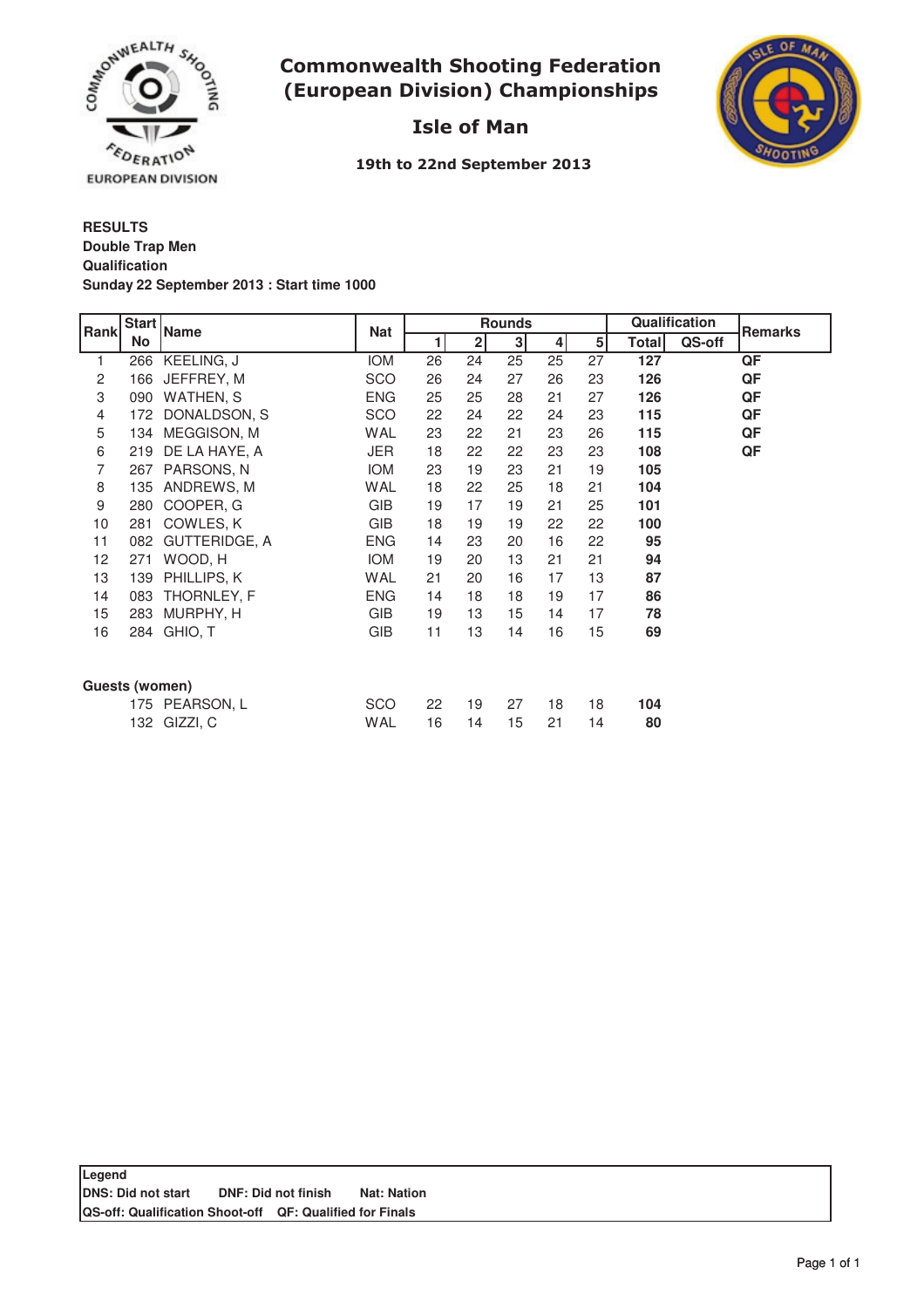

**Commonwealth Shooting Federation** (European Division) Championships

Isle of Man



19th to 22nd September 2013

#### **FINAL RESULTS Medal Matches Sunday 22 September 2013 Double Trap Men**

#### **2nd Competition Stage - Medal Matches**

| Rank           | <b>Start</b><br><b>No</b> | <b>Name</b>       | <b>Nat</b> | <b>Total</b> | Remarks   |
|----------------|---------------------------|-------------------|------------|--------------|-----------|
|                |                           | 172 DONALDSON, S  | SCO        | 22           | S-off: 18 |
| $\overline{2}$ |                           | 090 WATHEN, S     | <b>ENG</b> | 22           | S-off: 16 |
| 3              |                           | 166 JEFFREY, M    | SCO        | 26           |           |
| 4              |                           | 219 DE LA HAYE, A | JER        | 25           |           |

#### **1st Competition Stage - Semi-Final**

| <b>Rank</b> | No | .   Start   Name  | <b>Nat</b> | <b>Total</b> | <b>Remarks</b> |
|-------------|----|-------------------|------------|--------------|----------------|
|             |    | 090 WATHEN, S     | <b>ENG</b> | 29           | QG             |
|             |    | 172 DONALDSON, S  | SCO        | 28           | QG             |
|             |    | 166 JEFFREY, M    | SCO        | 27           | QB             |
|             |    | 219 DE LA HAYE, A | <b>JER</b> | 26           | QB             |
| 5           |    | 266 KEELING, J    | <b>IOM</b> | 25           |                |
| 6           |    | 134 MEGGISON, M   | <b>WAL</b> | 22           |                |